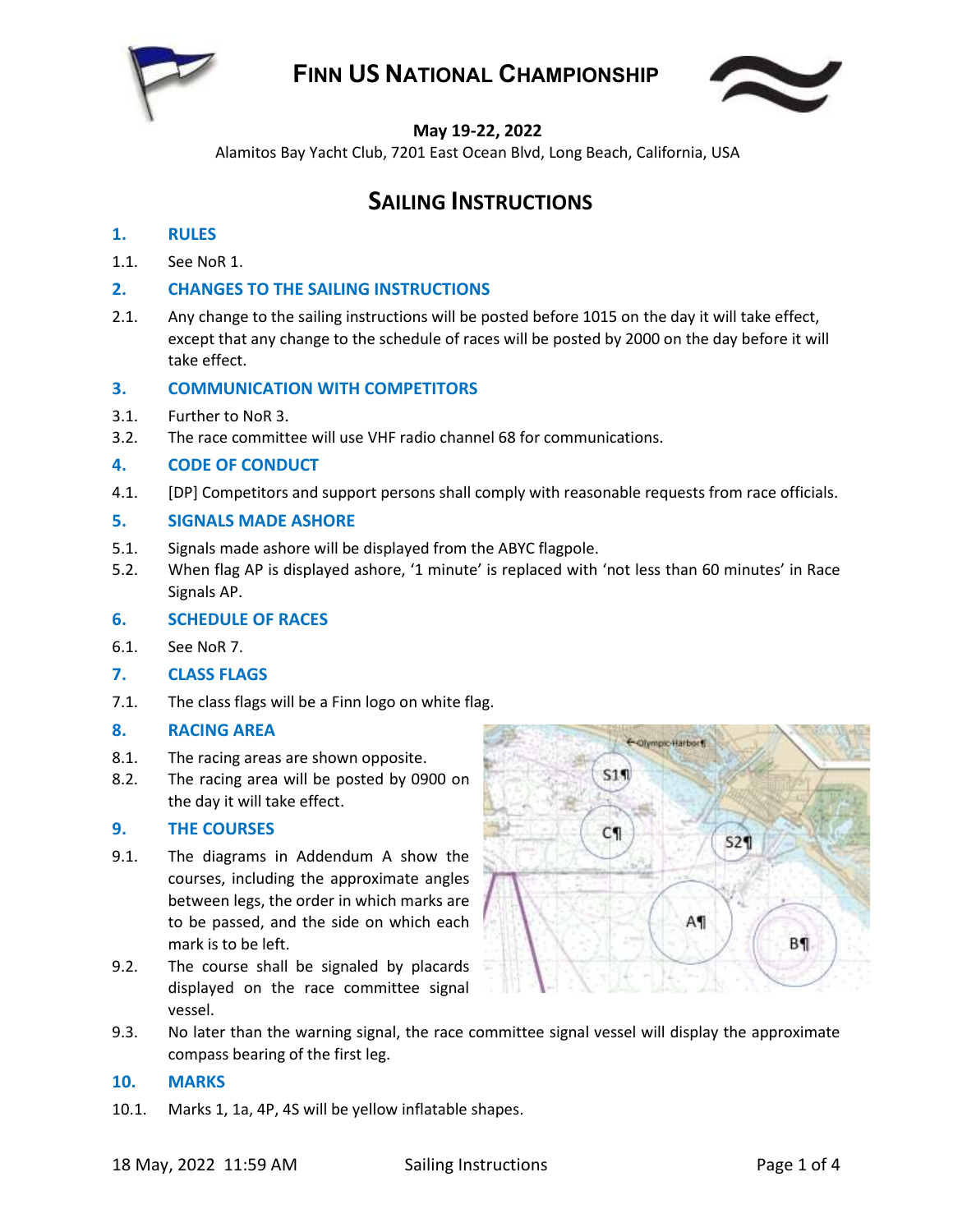

# **FINN US NATIONAL CHAMPIONSHIP**



- 10.2. New marks, as provided in instructio[n 12,](#page-1-0) will be a orange inflatable shapes.
- 10.3. The starting mark will be a buoy with a staff displaying an orange flag, or a race committee vessel with a staff displaying an orange flag.
- 10.4. The finishing mark will be a buoy with a staff displaying a blue flag.
- 10.5. If one of the gate marks is missing, boats shall round the remaining mark to port.

## **11. THE START**

- 11.1. To alert boats that a race or sequence of races will begin soon, the orange starting line flags will be displayed with one sound at least five minutes before a warning signal is made.
- 11.2. The starting line is between a staff displaying an orange flag on the signal vessel at the starboard end and the course side of the port-end starting mark.
- 11.3. The race committee will attempt to hail OCS boats on the designated VHF channel. Failure of the committee to make the attempt or for the competitor to hear the hail will not be grounds for redress. This changes rule 62.1.

### <span id="page-1-0"></span>**12. CHANGE OF THE NEXT LEG OF THE COURSE**

12.1. To change the next leg of the course, the race committee will lay a new mark (or move the finishing line) and remove the original mark as soon as practicable. When in a subsequent change a new mark is replaced, it will be replaced by an original mark.

#### **13. THE FINISH**

- 13.1. The finishing line is between a staff displaying a blue flag on the signal vessel and the course side of the finishing mark.
- 13.2. Boats failing to finish within 15 minutes after the first boat to sail the course and finish will be scored will be scored Did Not Finish (DNF) without a hearing. This changes RRS 35 and A4.
- 13.3. In the interest of starting another race in a timely fashion, the race committee may assign a finish position to the last finisher(s) provided that the position(s) can be determined in a reasonable manner.

#### **14. PENALTY SYSTEM**

- 14.1. For incidents occurring in the zone of the weather mark or the leg between the weather mark and the offset mark, penalty turns may be delayed until immediately after passing the offset mark. This changes RRS 44.2.
- 14.2. RRS 44.1 is changed so that the Two-Turns Penalty is replaced by the One-Turn Penalty.

## **15. RACE TIME LIMITS AND TARGET TIMES**

15.1. Time limits and target times are as follows:

*Race Time Limit Target Time Finishing Window* 75 45 15

- 15.2. Failure to meet the target time will not be grounds for redress. This changes rule 62.1(a).
- 15.3. The Finishing Window is the time for boats to finish after the first boat sails the course and finishes. Boats failing to finish within Finishing Window, and not subsequently retiring, penalized or given redress, will be scored Did Not Finish (DNF) without a hearing.

## **16. HEARING REQUESTS AND REQUESTS FOR REDRESS**

- 16.1. For each class, the protest time limit is 30 minutes after the race committee signal vessel arrives at the dock. The time will be posted on the official notice board.
- 16.2. Hearing Request forms are available at the protest desk located inside the ABYC main clubhouse.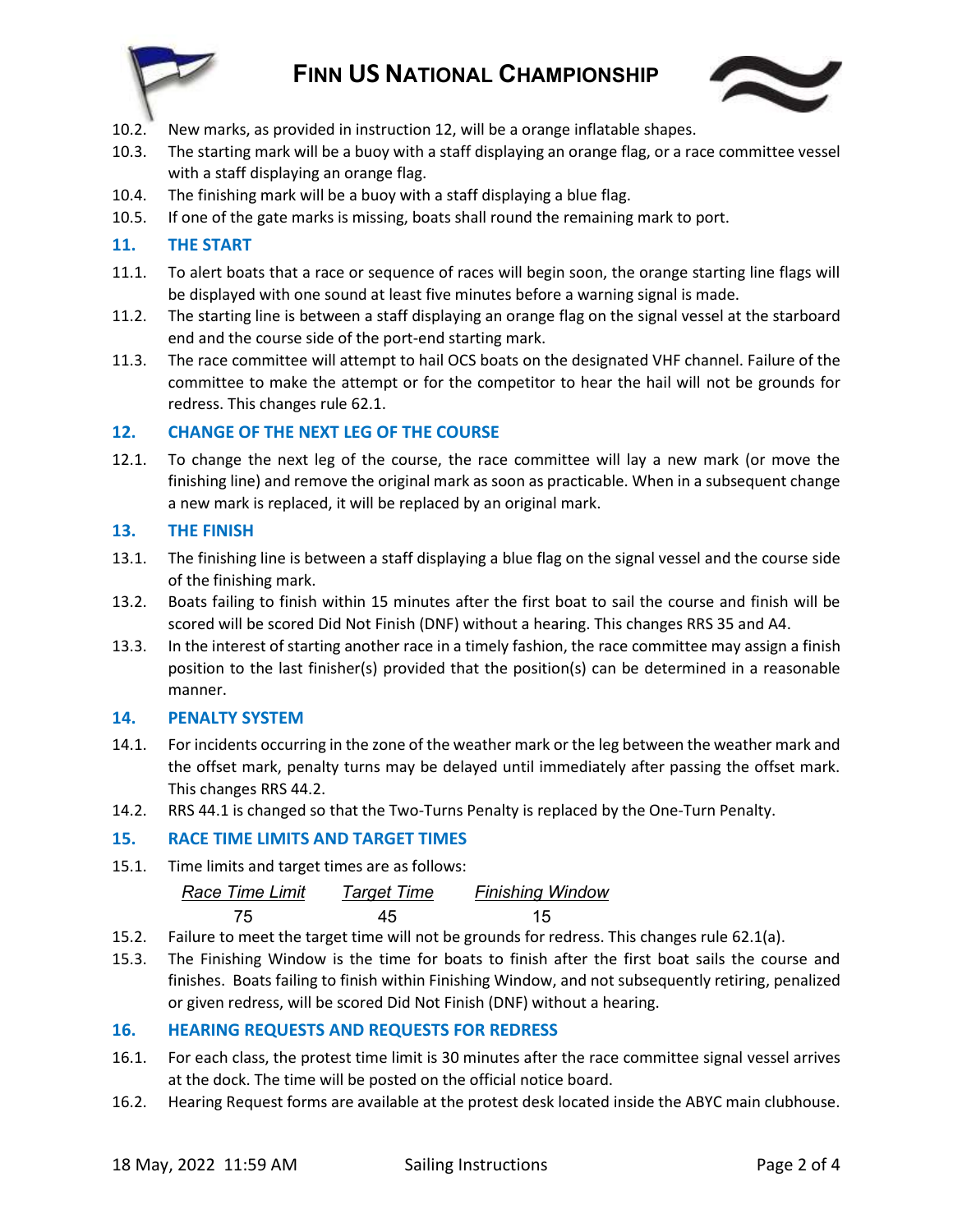

## **FINN US NATIONAL CHAMPIONSHIP**



16.3. Notices will be posted no later than 30 minutes after the protest time limit to inform competitors of hearings in which they are parties or named as witnesses. Hearings will be held in the protest room near the protest desk in the order determined by the protest committee."

#### **17. SAFETY REGULATIONS**

- 17.1. In addition to NoR 13.
- 17.2. [DP] Check-Out and Check-In Procedures: Before the warning signal on the first race each day, all boats shall sail by the stern of the race committee signal boat, hail her sail number and obtain the acknowledgment of the race committee.
- 17.3. [DP] A boat that retires from a race shall notify the race committee as soon as reasonably possible.

### **18. OFFICIAL VESSELS**

Official vessels will be marked as follows:



Race Committee **Blue flag marked with white 'RC' and red anchor** 

#### **19. SUPPORT VESSELS**

- 19.1. In addition to NoR 12.
- 19.2. [DP] All support personnel are required to attend a meeting which will be held immediately before the competitors' briefing.
- 19.3. [DP] Unless otherwise directed by the race committee, no support vessel may be within 100 meters of the course boundaries nor have any communication with a competitor between the first warning signal for a race and the time that race is postponed, abandoned, or the competitor has finished and is 100 meters outside the finishing line and course boundaries. This changes rule 41.
- 19.4. The penalty for failing to comply with these requirements will be applied to the appropriate competitors' boats associated with the support vessels personnel at the discretion of the protest committee. Additionally, upon receiving a report, the organizing authority may take other disciplinary action against the registered coach and/or support personnel.

#### **20. RISK STATEMENT**

20.1. See NoR 19.